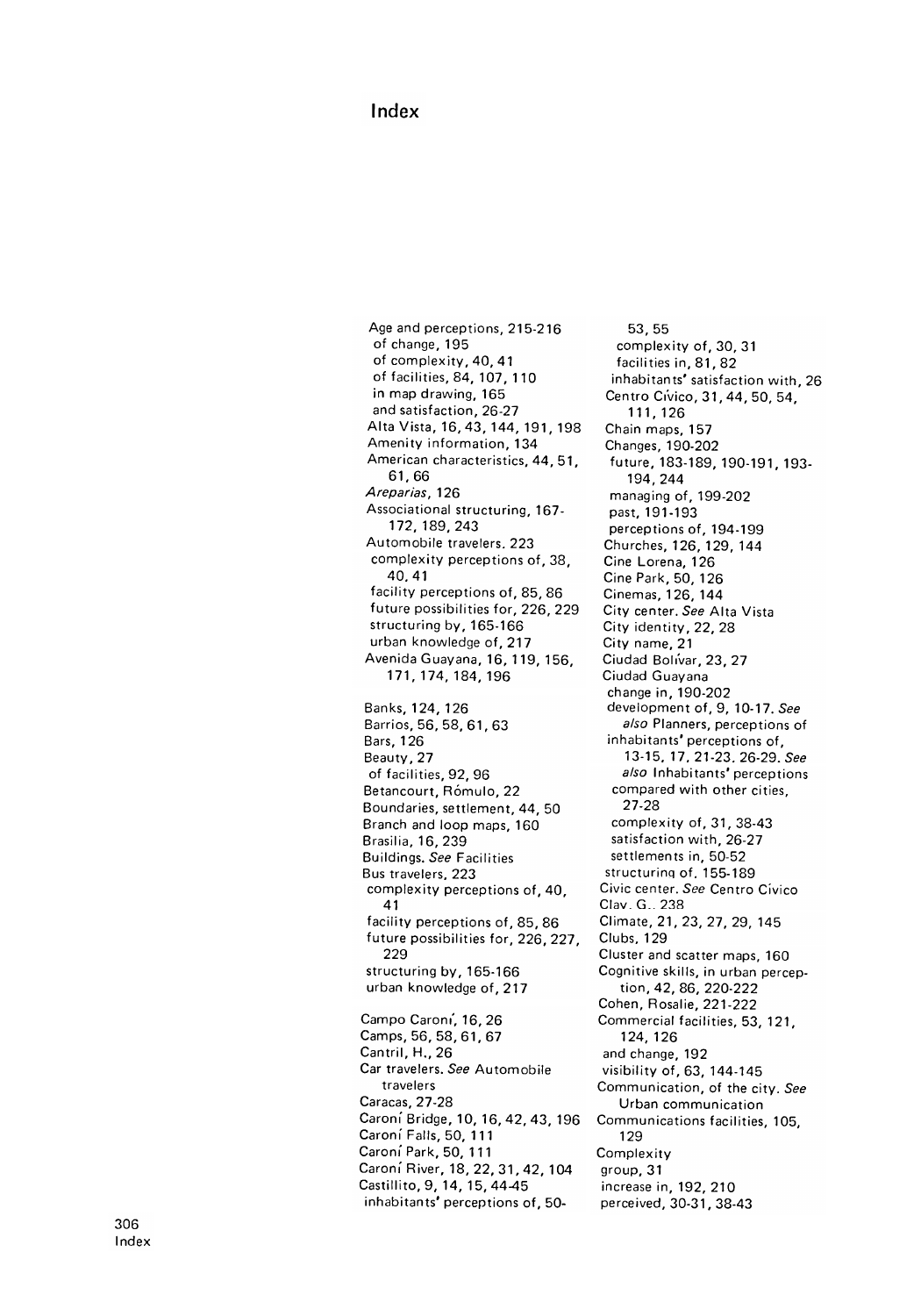Consejo Municipal, 31, 53, 54, 81, 131, 144 Conservation, landscape, 28, 65 Construction materials, 93 Contour of facilities, 71, 75, 97 Corporacion Venezolana de Guayana (CVG), 9, 10, 129, 131, 137 , 144 Country Club, 38, 61, 218, 237 inhabitants' urban values, 26, 106 perceptions of, 52, 53 Dalla Costa, 10, 66, 67 Densities, perceived, 30, 41, 52 Descriptions vs. recall, 91, 97-98 Dispositions, and urban perception, 218-219 Distinctiveness of facilities, 30, 69, 71, 96, 98 Diversity, planning of, 12, 242 Economic development, 11, 27, 105 Education and perception, 86, 209-212 of change, 194 of complexity, 40, 42, 210 of facilities, 84-85, 106-107, 109 in map drawing, 161-163, 210 and mobility, 38 and satisfaction, 26-27 of social status, 54-55 Educational facilities, 116-117, 143-144, 235 desire for, 28, 105 visibility of, 53 Efficiency of facilities, 95, 96 information on, 134 El Roble, 10, 14, 15, 44, 45 housing in, 55-56 inhabitants' perceptions of, 50-54 complexity of, 30, 31 facilities in, 54, 81, 82 inhabitants' satisfaction with, 26 Emergency facilities, 141 Emergency and survival information, 134, 136 Employment opportunities, 27 Escuela Técnica, 45, 81, 116 Facilities (general) and complexity, 38-40, 42-43 descriptions of, 91-99 evaluations of , 96 -97 , 98 -99 form of, 53, 74-75, 92-94, 137, 139. See also Form of facilities functions of, 53-54, 95, 108-154 future possibilities for, 99, 227 identification of, 51, 69-85 information about, 104-105, 133 - 135 location of, 42-43, 94-95, 139-141 , 149

stereotyped, 148 structuring by, 168, 171 visibility of, 53, 65, 71-74, 77-78 , 86 , 96 , 133 , 139 - 141 , 144-154 Familiarity and perceptions, 85-86 , 212 -215 , 216 , 219 -220 of change, 195 of complexity, 31, 38-39, 41 of facilities, 83, 110, 135-136 in map drawing, 163, 165 and satisfaction, 27 spatial, 31, 38, 82, 86, 165, 216-217 temporal, 39, 83, 163, 212-215 Field surveys, environmental, 14 - 15 Fire stations, 141 Form of facilities , 53 , 74 -75 , 92 - 94 , 137 , 139 connotative, 154 control of, 89-90 distinctness of, 30, 69, 71 intensity of, 71 in settlements, 52 singularity of, 30, 71 stereotyped, 148-149 Fragment maps, 157 Functions of facilities, 53-54 identification of, 145-154 knowledge of, 133-145 perception of, 109-110 valued, 105-109 visibility of, 111-133 Furniture, external, of facilities, 93 Gas stations, 124 Gibson, J. J., 205 Gittins, John, 222 Government facilities, 131, 144 Green belts, 44 Group complexity, 31 Height of facilities, 93 Historic information, 134 Hotels, 43, 124 Housing future possibilities for, 183-184, 226 growth in, 192, 193 indigenous, 56-63 planned, 15, 55-63, 66-67 social status in , 58 , 60 -61 , 65 -66 structuring by, 168 Ideal city, 26-28, 105-110 Identity city, 22, 28 settlement, 22, 28, 65-67 Immediacy, of visibility, 71-73, 78 INCE school , 45 , 116 Income level. See also Social status and housing, 226-227 of migrants, 29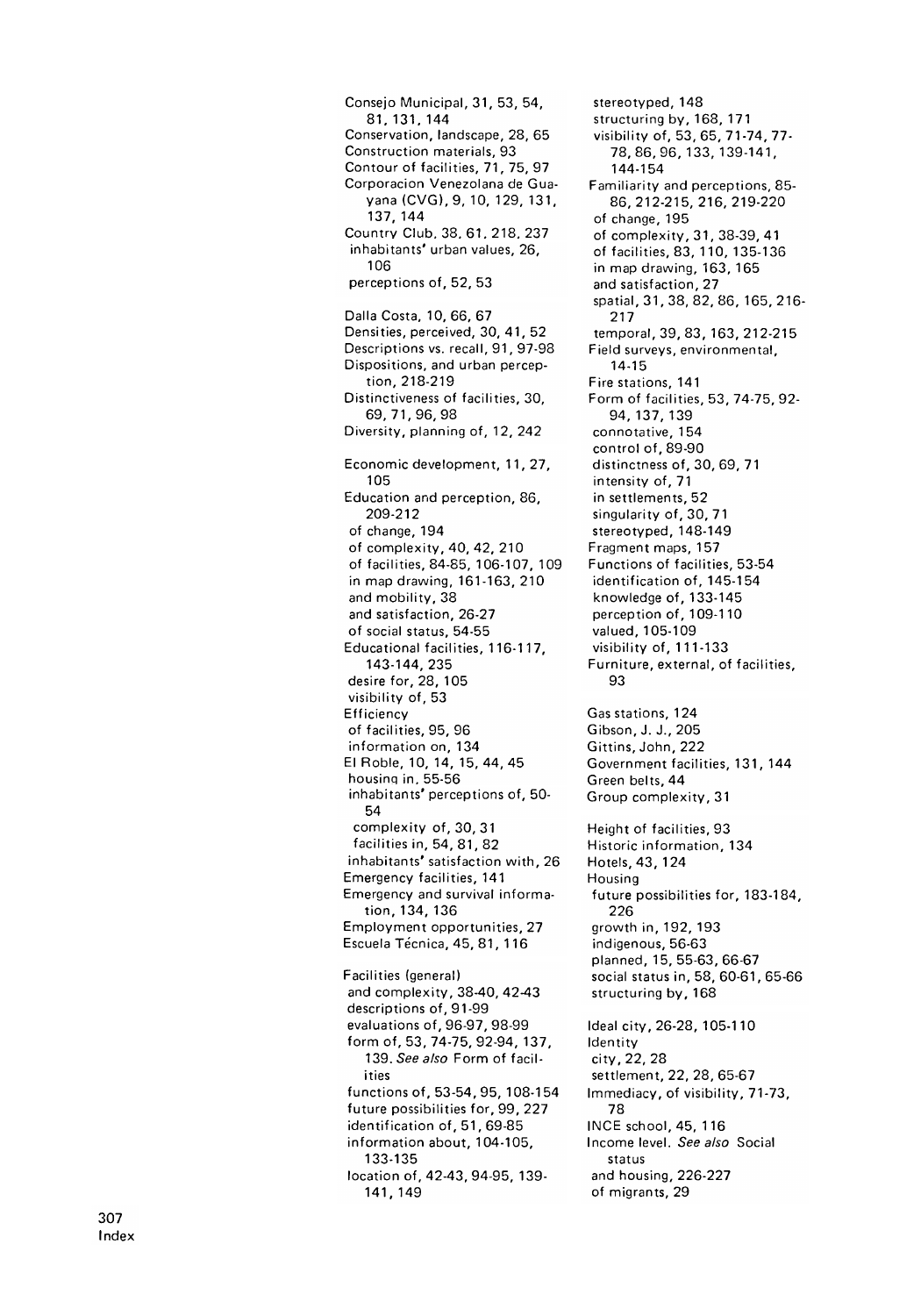and urban perception, 209-212 Indigenous vs. planned communities, 51, 56-63, 192-193 Industrial facilities, 117, 119, 143 , 192 , 193 Inference, and urban perception, 206 Information, public, 134-137 for migrant, 107, 134, 227-228 Inhabitants' perceptions, 13-15, 17. See also Urban knowledge: Urban perception of the city, 21-22 of complexity, 30-31, 38-43 and evaluations, 96-97, 238 of facilities, 53-54, 69-85, 91-99 of housing , 56 , 58 , 60 of the landscape, 22-23 satisfaction with, 26-27 of settlements, 50-52 Intensity, 77 of form, 71 of use, 30, 73, 78-79, 107-108, 135 of viewpoint, 71, 77 Iron Mines Company, 119 Iron ore ports, 9, 23, 119 Isolation of elite, 38, 42-43, 52, 61 , 218 Jiménez, Pérez, 10 Joint Center for Urban Studies of the Massachusetts Institute of Technology and Harvard University, 9, 10 Keller, Suzanne, 43, 214 Kilpatrick, F. P., 26 La Esperanza, 50, 58 La Salle school, 45, 81, 116 Labor unions, 129, 131 Landmarks, 234 Landscape conservation of, 28, 65 perceptions of, 22-23 structuring by, 168 studies of, 11, 18, 21 Lerner, Daniel, 199 Lévi-Strauss, C., 224 Levy, S. J., 222 Libraries, 117 Liceo, 31, 116 Link maps, 160 Local identity, 22, 28, 65-67 Localism, 43 Location of facilities, 42-43, 94-95, 139-141, 149 Lowenthal, D., 206 Lynch, K., 71, 238 Macagua Hydroelectric Dam, 9, 16 , 18 , 23 , 119 , 143 Maintenance of facilities , 94 Map recall, 22, 30-31, 69, 80, 97

land-use, 68 planners', 68, 225 public, 18, 180-181, 189, 223 Markets, 121, 124 Media. See also Information, public; News; Urban Communication planners', 68, 90-91, 209-212 for urban knowledge, 28, 201-202 and urban perception, 53, 223-224 Medical facilities, 31, 43, 53, 54, 121 , 141 desire for, 28, 105 plans for, 16 Mejoramiento Progresivo , 66 , 200 Michelson, W., 96 Ministerio de Obras Públicas, 10 Mobility and perceptions of complexity, 31, 38, 39-40, 41 and satisfaction, 27 and spatial familiarity, 216-217 and visibility, 83 Mosaic maps, 160 Movement intensity , of facilities , 71, 75, 97 Naming of city, 21-22 of districts, 53 of facilities, 79-80 of hills, 23 structuring by, 171, 174 Nationality of inhabitants, 54-55 Needs, and urban perception, 218-219 Neighborhood units, 45, 53, 56, 60 , 67 , 199 Network maps, 160 New cities, 16-17 News exposure of inhabitants to, 15 and urban communication, 28, 53, 79-80, 223-224 Occupation and perceptions, 229 of complexity, 40-41, 42, 217-218 in map drawing, 167, 217-218 and satisfaction, 26-27 Operational knowledge, 80, 105, 133-134, 135-136, 205 Order in planning, 12 Orinoco Mining Company, 9, 53, 61 , 117 , 119 , 218 Orinoco River, 18, 22 Outside-in growth strategy, 66-67 Outsiders' perceptions, 54, 82 Participation, plural, 200, 229-230 Parties, political, 131 Pattern maps, 160-161 Perception, See also Inhabitants' perceptions; Outsiders' percep-

tions; Planners, perceptions of;

inhabitants', 22, 31, 38, 156-

167 , 217 - 218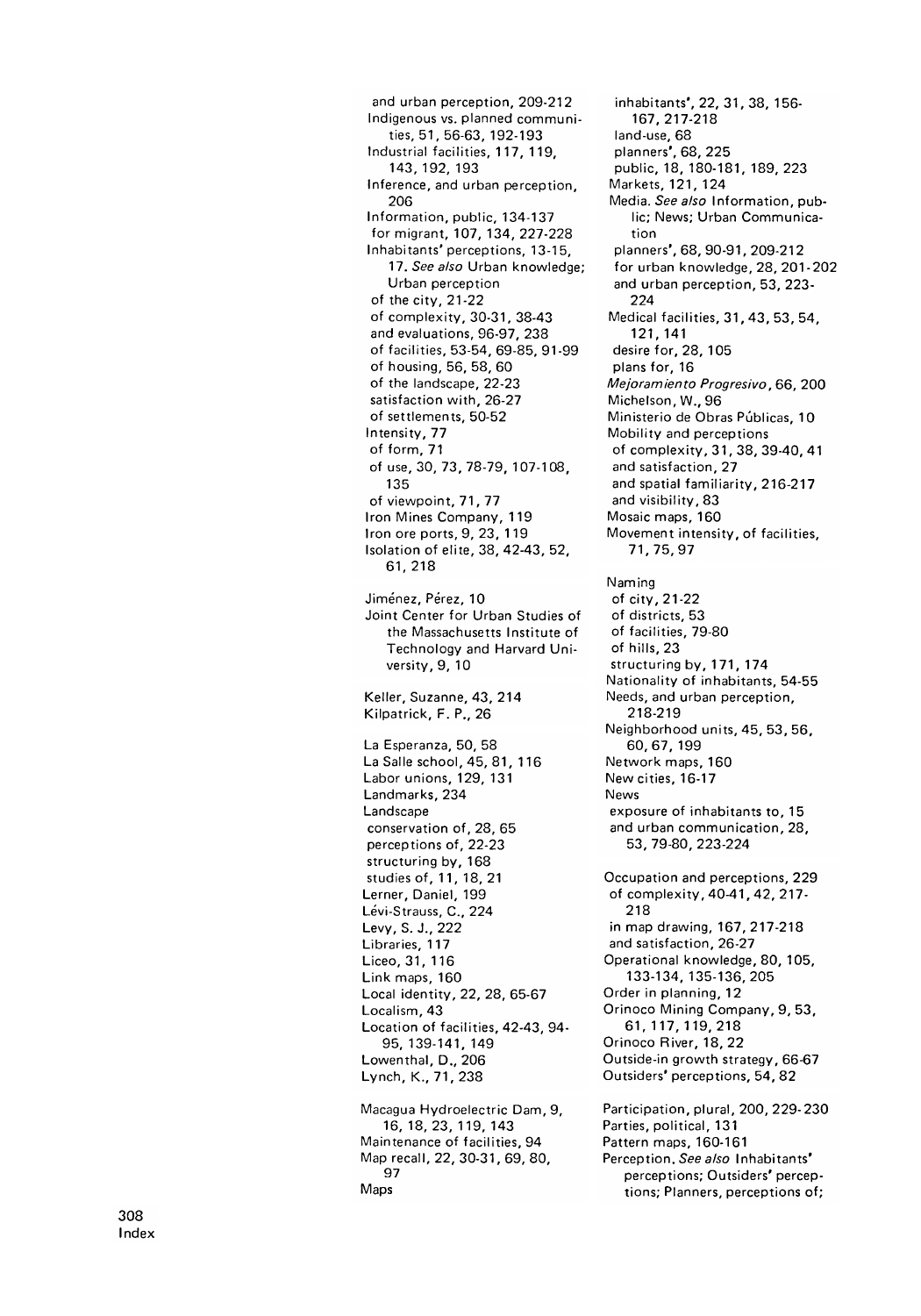Urban perception directional, 38 one-way, 38, 41 Planned vs. indigenous communi-, 51, 56-63, 192-193 Planners, 10-14 perceptions of, 18, 21, 22, 68- 69. 190-191. 201. 224-226 unifying attempts of, 155-156 Plans beaux arts, 155 future . 190-191. 196. 198 information about, 134-135 media for, 90-91 physical form of, 68 pluralistic, 231-232 schematic, 16 symbolism in. 104-105 Plaza Bolivar, 50, 111 Pluralism, 200, 229-232 Police, 129, 131, 141 Political parties, 131 Political unity, 22, 28 Population growth, 190-191, 192, 194 Por puesto travelers complexity perceptions of, 40 facility perceptions of, 85 structuring by, 165-166 Positional structuring, 167, 177-181, 243 Professionals complexity perceptions of, 40-41 facilities for, 145 need for, 11-12, 29 Public attention, 87, 89 Public environment, 233-245 Publicity, urban, 79-80, 201, 227 Puerto Ordaz, 9, 14, 15, 44 housing in, 56, 61 inhabitants' perceptions of, 50-55 complexity of, 30 facilities in, 54, 81, 82 planners' perceptions of, 44 Quality and distinctiveness, 71 of facilities, 76, 97, 226 of settlements, 52 Quintas, 60-61, 63, 66 Ranchos, 44, 50, 61 Recall vs. descriptions, 91, 97-98 map, 22, 30-31, 69, 80, 97 trip, 22, 69, 80, 97 verbal, 22, 69, 80, 97 Recency of facilities, 79, 94 Recreational facilities, 27, 105, 111 , 144 , 193 Responsiveness, and urban perceptions, 205 Rivers, 18, 22, 31, 42, 104 structuring by, 174-175 Roads, 65, 119, 121, 140. See also Avenida Guayana

and change perceptions, 195-196 future possibilities for, 227 structuring by, 28, 168, 172, 174, 177 trip along, 22 Row housing, 56, 66 San Felix, 9-10, 14, 15, 44, 45,  $50$ inhabitants' perceptions of, 50-55 complexity of, 30, 31 facilities in, 54, 81.82 as future center, 198 inhabitants' satisfaction with, 26 plans for, 16 Satisfaction of inhabitants, 26.29 Schools. See Educational facilities Seguros Sociales, 31, 54, 121 Self.anchored scale, 26-27 Self-help housing programs, 15. See also Unidades vecinales Settlement groups' perceptions of complexity, 30-31, 38 of facilities, 81-86 and satisfaction, 26-27 and urban values, 106-107 Settlements, 44-67. See also Castillito; El Roble; Puerto Ordaz; San Felix functions of , 53-54, 104-154 identity of, 65-67 indigenous vs. planned, 51, 56- 63, 192-193 information in, 104-105 Sex and perceptions of chanqe. 195. 228-229 of complexity, 40 of facilities , 85, 107, 110, 217 in map drawing, 166, 217 and satisfaction, 26 Shape of facilities, 71, 75-76, 92-93, 97 Significance of facilities, 73, 78-79, 95-96, 236-237 control of, 90 general, 108, 136-137 operational, 108-109, 133, 135- 136 in settlements, 52-53 and viewpoint, 71, 77-78 Siqns. 152. 189 and distinctiveness, 71 on facilities, 77, 94, 149, 152, 154 future possibilities for, 227 Singularity, 77 of forms, 30, 71 of use, 30, 73, 79 Sites and services projects, 55-56, 63 Size and distinctiveness, 71 of facilities, 75, 92, 96, 97 of settlements, 52 Social status and complexity perceptions, 41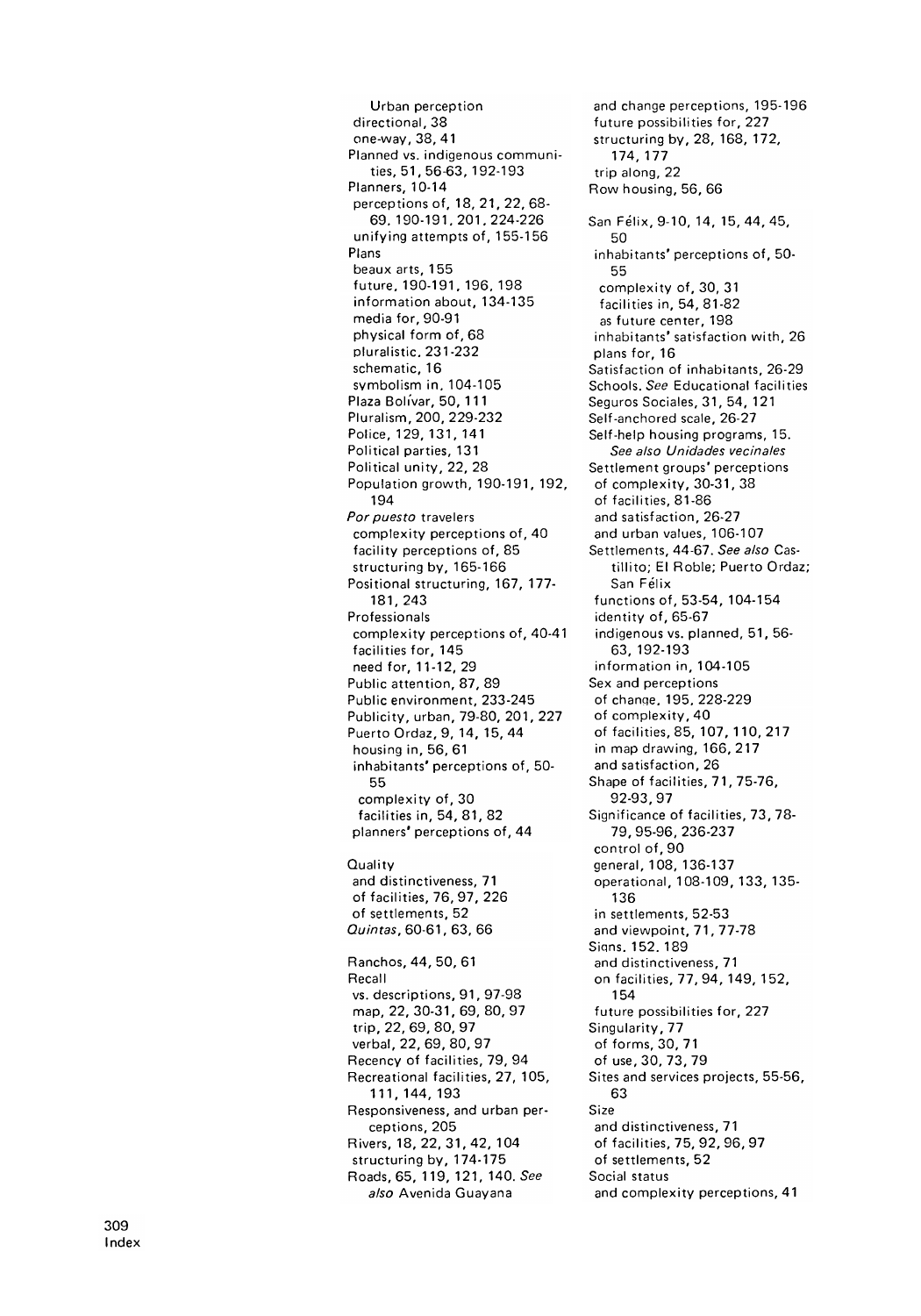of facilities, 96, 98 in housing, 58, 60-61, 65-66 and isolation, 38, 42-43, 52, 61, 218 of settlements, 51, 52, 53, 54-55, 67 structuring by, 171 and urban knowledge, 209-212, 219 Socioeconomic information, 134 Space around facilities, 93-94, 111 structuring of, 155-189 Sports facilities, 53 Squatters, 44 Steel mill, 9, 15, 117, 119, 139 inhabitants' perceptions of, 23 , 50 , 52 in plans, 18 and population growth, 190 **Stereo types** in forms, 148-149 social, 65-66 Stores, 124 Structuring, spatial, 52, 210 changes in , 200 future possibilities in, 183-189, 229-232 with maps, 155-167 methods of, 167-183, 243-244 and political unity, 28 Style of facilities, 93 Subdivisions. See Urbanizaciones Surface of facilities, 71, 76, 93, 97 Symbolism, urban, 104, 242-243 Texture of settlements, 52 Topological structuring, 167, 172-177, 243 Tranquillity, 27, 29 Transportation facilities, 119-121. See also Travel mode desire for, 105, 193 models of, 13, 190-191 and urban knowledge, 42, 43, 242 Travel mode. See also Automobile travelers; Bus travelers; Mobility; Por puesto travelers; Roads and complexity perceptions, 38, 39-40, 41 in the future, 226, 229 and inhabitants' perceptions, 86, 217 , 223 and structuring, 165-166 and visibility, 85, 110 Travelers' facilities, 141, 143 Trip recall , 22 , 69 , 80 , 97 Unidades vecinales (neighborhood

Unions, labor, 129, 131 Unity political, 22, 28 urban, 155-156 units), 45, 53, 56, 60, 67

Urban communication, 87, 89, 133, 137-154, 199-202, 233-245. See also Information, public general, 134, 136-137 media for, 223-224 operational, 133-134, 135-136 and pluralism, 231-232 Urban education, 135, 228 Urban knowledge, 28, 205-208, 237 - 238 general, 80, 105, 134-135 increase of, 42 operational, 80, 105, 134, 205 Urban perception. See also Inhabitants' perceptions; Planners, perceptions of improvement of, 226-232 and individual experience, 207-224 modes of, 38, 205-207 of planners, 224-226 zones of, 204 Urban values, 26-28, 105-110 Urbanity, 12, 27, 29, 30-31, 242 Urbanizaciones (subdivisions), 45, 58 Use of facilities, 235-236 intensity of, 30, 73, 78-79, 107-108, 135 planning for, 239 in settlements, 52-53 singularity of, 30, 73, 79 Utilities, 28, 105, 106, 116, 143, 193 Verbal recall, 22, 69, 80, 97 Viewpoint intensity, 71, 77 significance, 71, 77-78 Visibility of facilities, 53, 65, 71 -74 , 77 -78 , 86 , 96 , 133 , 139-141, 144-154 commercial, 63, 116, 121, 124, 126, 144-145 control of, 140-141 and mobility, 83 in settlements, 15, 51, 52, 234-235 structuring by, 89, 174, 175, 178, 180 and travel mode, 85, 110 Visibility (social), one-way, 38, 41 Werner, Heinz, 221

Wholesale facilities, 126, 145 Worst imagined city, 26-28, 106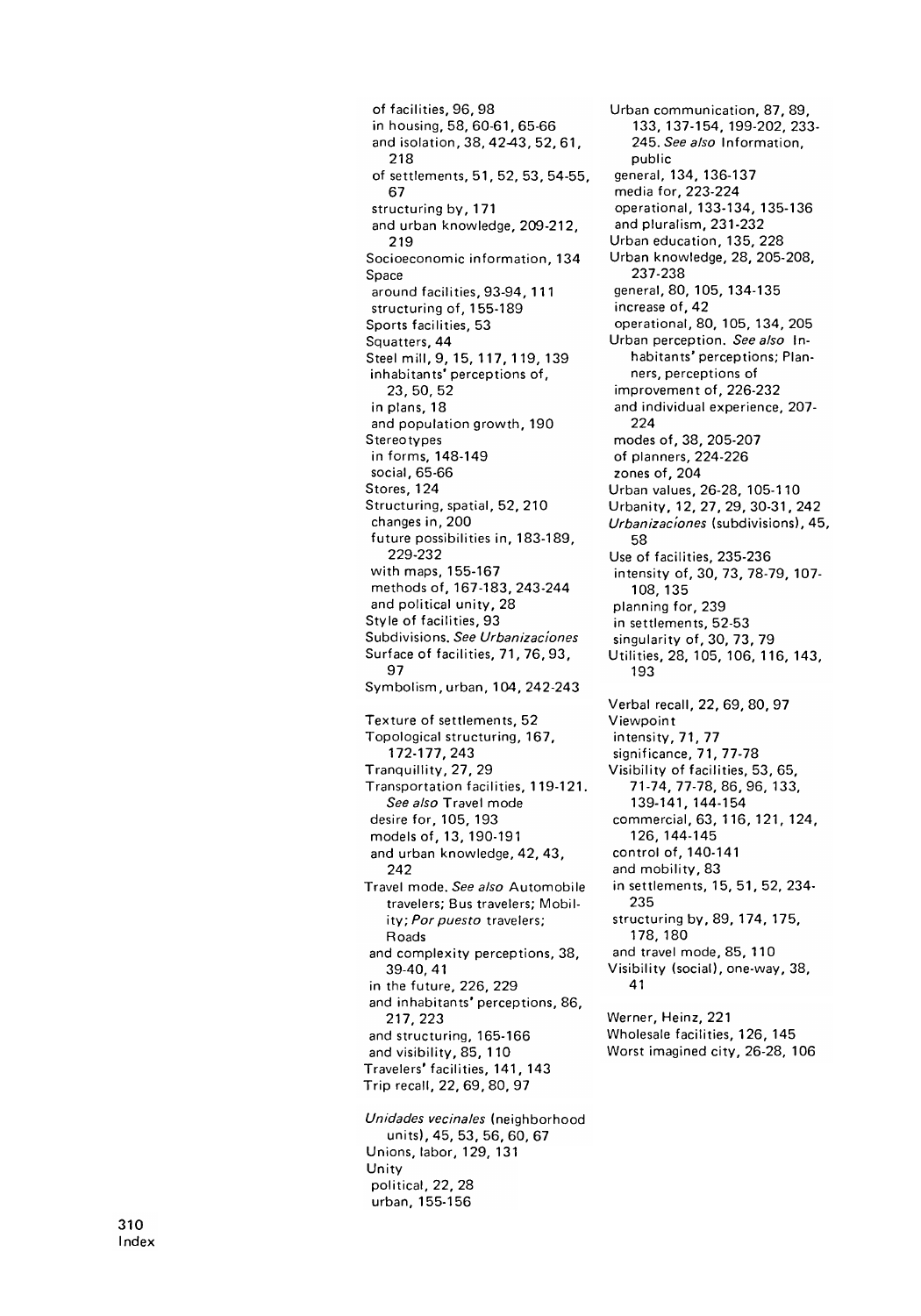The Joint Center for Urban Studies, a cooperative venture of the Massachusetts Institute of Technology and Harvard University, was founded in 1959 to organize and encourage research on urban and regional problems. Participants have included scholars from the fields of anthropology, architecture, business, city planning, economics, education, engineering, history, law, philosophy, political science, and sociology.

The findings and conclusions of this book are, as with all Joint Center publications, solely the responsibility of the author.

Published by Harvard University Press

The Intellectual versus the City: From Thomas Jefferson to Frank Lloyd Wright, by Morton and Lucia White, 1962

Streetcar Suburbs: The Process of Growth in Boston, 1870-1900, by Sam B. Warner Jr., 1962

City Politics, by Edward C. Banfield and James Q. Wilson, 1963

Law and Land: Anglo-American Planning Practice, edited by Charles M. Haar, 1964

Location and Land Use: Toward a General Theory of Land Rent, by William Alonso, 1964

Poverty and Progress: Social Mobility in a Nineteenth Century City, by Stephan Thernstrom, 1964

Boston: The Job Ahead, by Martin Meyerson and Edward C. Banfield, 1966

The Myth and Reality of Our Urban Problems, by Raymond Vernon, 1966

Muslim Cities in the Later Middle Ages, by Ira Marvin Lapidus, 1967

The Fragmented Metropolis: Los Angeles, 1850-1930, by Robert M. Fogelson, 1967

Law and Equal Opportunity: A Study of the Massachusetts Commission Against Discrimination, by Leon H. Mayhew, 1968

Varieties of Police Behavior: The Management of Law and Order in Eight Communities, by James Q. Wilson, 1968

The Metropolitan Enigma: Inquiries into the Nature and Dimensions of America's "Urban Crisis," edited by James Q. Wilson, revised edition, 1968

Traffic and The Police: Variations in Law-Enforcement Policy, by John A. Gardiner, 1969

The Influence of Federal Grants: Public Assistance in Massachusetts, by Martha Derthick , 1970

The Arts in Boston, by Bernard Taper, 1970

Families Against the City: Middle Class Homes of Industrial Chicago, 1872-1890, by Richard Sennett, 1970

The Political Economy of Urban Schools, by Martin T. Katzman, 1971